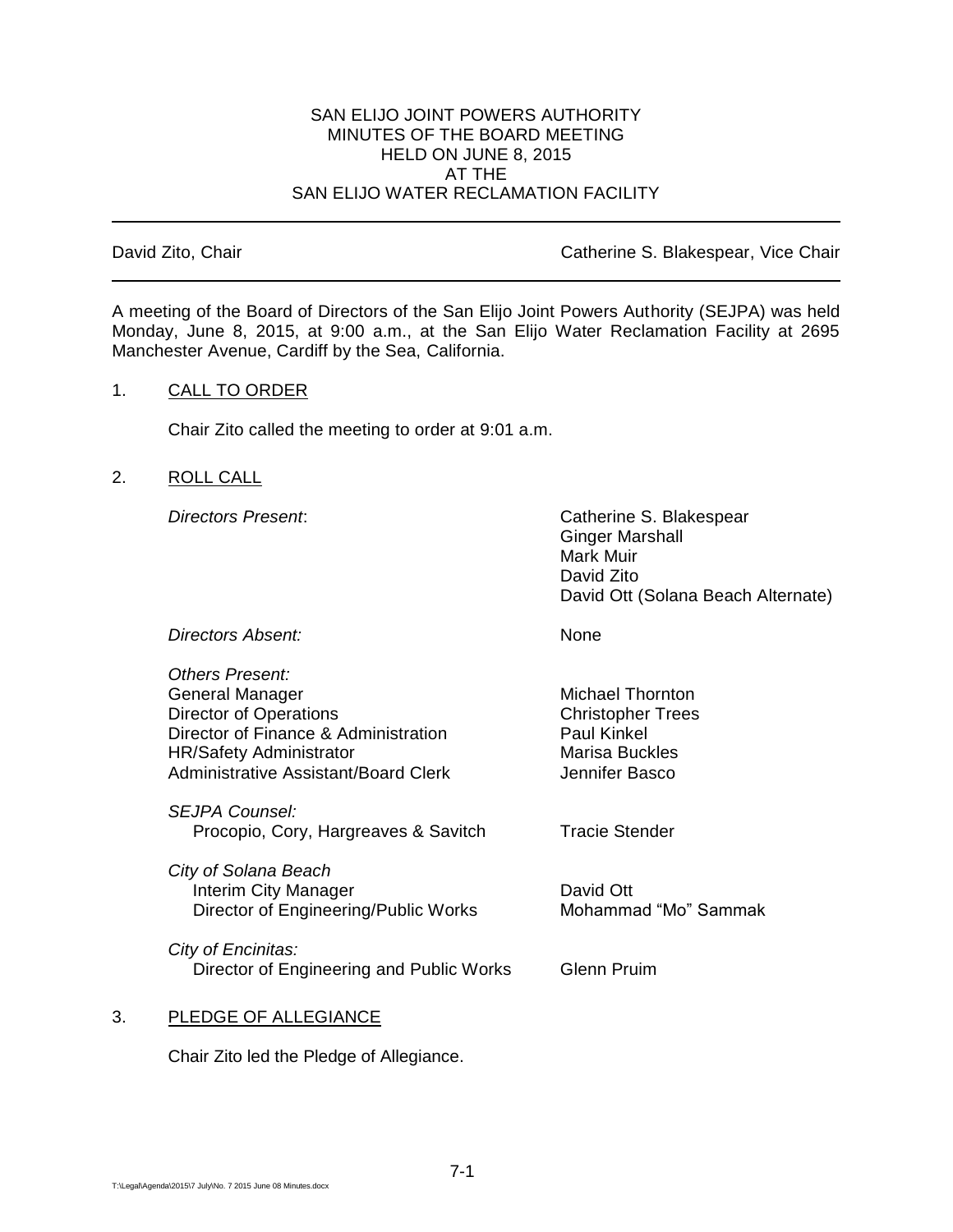# 4. ORAL COMMUNICATIONS

None

## 5. PRESENTATION OF AWARDS

None

## 6. CONSENT CALENDAR

Moved by Board Member Muir and seconded by Board Member Marshall to approve the Consent Calendar.

Motion carried with unanimous vote of approval.

Consent Calendar:

| Agenda Item No. 7  | Approval of Minutes for the May 11, 2015 meeting                                            |
|--------------------|---------------------------------------------------------------------------------------------|
| Agenda Item No. 8  | Approval for Payment of Warrants and<br>Monthly<br><b>Investment Report</b>                 |
| Agenda Item No. 9  | San Elijo Water Reclamation Facility Treated Effluent<br>Flows - Monthly Report             |
| Agenda Item No. 10 | San Elijo Joint Powers Authority Recycled Water Program<br>- Monthly Report                 |
| Agenda Item No. 11 | Award of Annual Supplies and Services Contracts for the<br>San Elijo Joint Powers Authority |

# 12. ITEMS REMOVED FROM CONSENT CALENDAR

None

## 13. ADOPTION OF THE SAN ELIJO JOINT POWERS AUTHORITY (SEJPA) FISCAL<br>YEAR 2015-16 BUDGET, INVESTMENT POLICY, AND APPOINTMENT OF YEAR 2015-16 BUDGET, INVESTMENT POLICY, AND APPOINTMENT OF TREASURER

General Manager Thornton reported that the Recommended Budget for FY 2015-16 was presented to both Member Agencies and other government agencies that receive services by the SEJPA. From these meetings, there were no requested changes to the proposed budget. In addition, at this time, staff is not recommending any changes to the SEJPA's investment policy; and recommended that Paul F. Kinkel be appointed Treasurer for FY 2015-16.

Moved by Board Member Muir and seconded by Board Member Marshall to: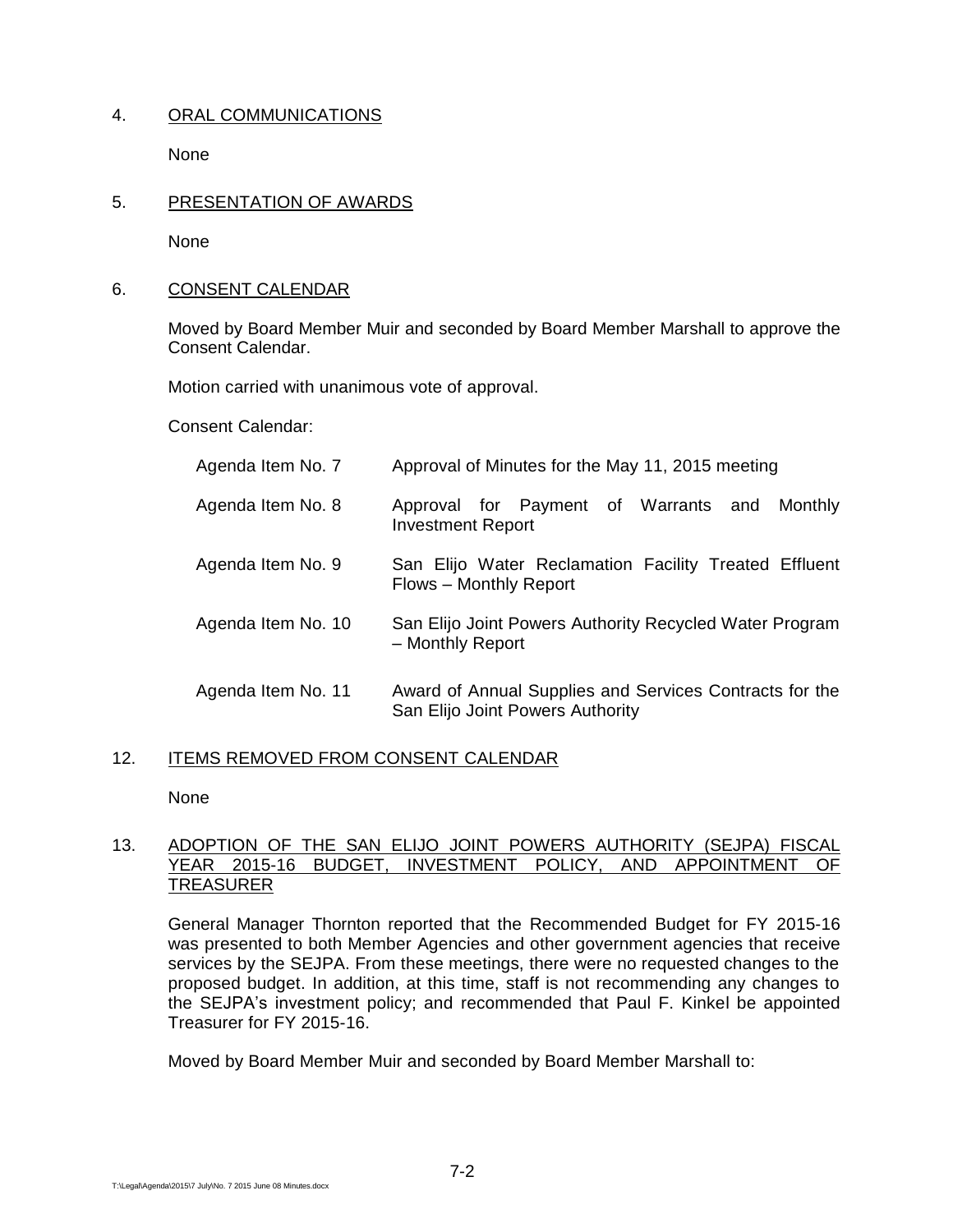- 1. Adopt Resolution No. 2015-02, Resolution Approving the San Elijo Joint Powers Authority Operating and Capital Improvement Budgets for Fiscal Year 2015-16; and
- 2. Adopt Resolution No. 2015-03, Resolution Approving the San Elijo Joint Powers Authority Investment Policy and Guidelines and Appointment of Paul F. Kinkel as SEJPA Treasurer.

Motion carried with unanimous vote of approval.

# 14. GENERAL MANAGER'S REPORT

The General Manager updated the Board of Directors on the status of the Integrated Regional Water Management (IRWM) Proposition 84 Round 4 grant funding. The SEJPA submitted a grant proposal, "Conservation 101", together with its proiect partners: City of Solana Beach, City of Encinitas, Olivenhain Municipal Water District, and the San Elijo Lagoon Conservancy. Project supporters include the Santa Fe Irrigation District and San Dieguito Water District. Each project partner brought together elements for Conservation 101 which included: constructing new pipelines to expand local use of recycled water; improvements to streetscapes to improve storm water quality through treatment using low-impact design; building solar power at the SEWRF to offset the energy use of developing more recycled water; and an educational element with the San Elijo Lagoon Conservancy reaching out to schools in disadvantaged communities. Conservation 101 received a grant award recommendation of \$2.5 million. The next step is for the San Diego County Water Authority Board of Directors to vote to approve the project.

The General Manager stated that staff is currently talking with water districts to gage interest in updating the SEJPA Recycled Water Master Plan, which was last completed in 2005. An updated Recycled Water Master Plan will provide project priorities for future pipeline expansions; computer model the hydraulic capacity of the pipeline system; identify system improvements; and assess the recycled water treatment and disinfection system. The General Manager would like to update the master plan in the next 12 months.

#### 15. GENERAL COUNSEL'S REPORT

None

# 16. BOARD MEMBER COMMENTS

None

# 17. CLOSED SESSION

The Board of Directors adjourned to closed session at 9:41 a.m., with Michael Thornton per Government Code Section 54957: Public Employee Performance Evaluation. Title: General Manager.